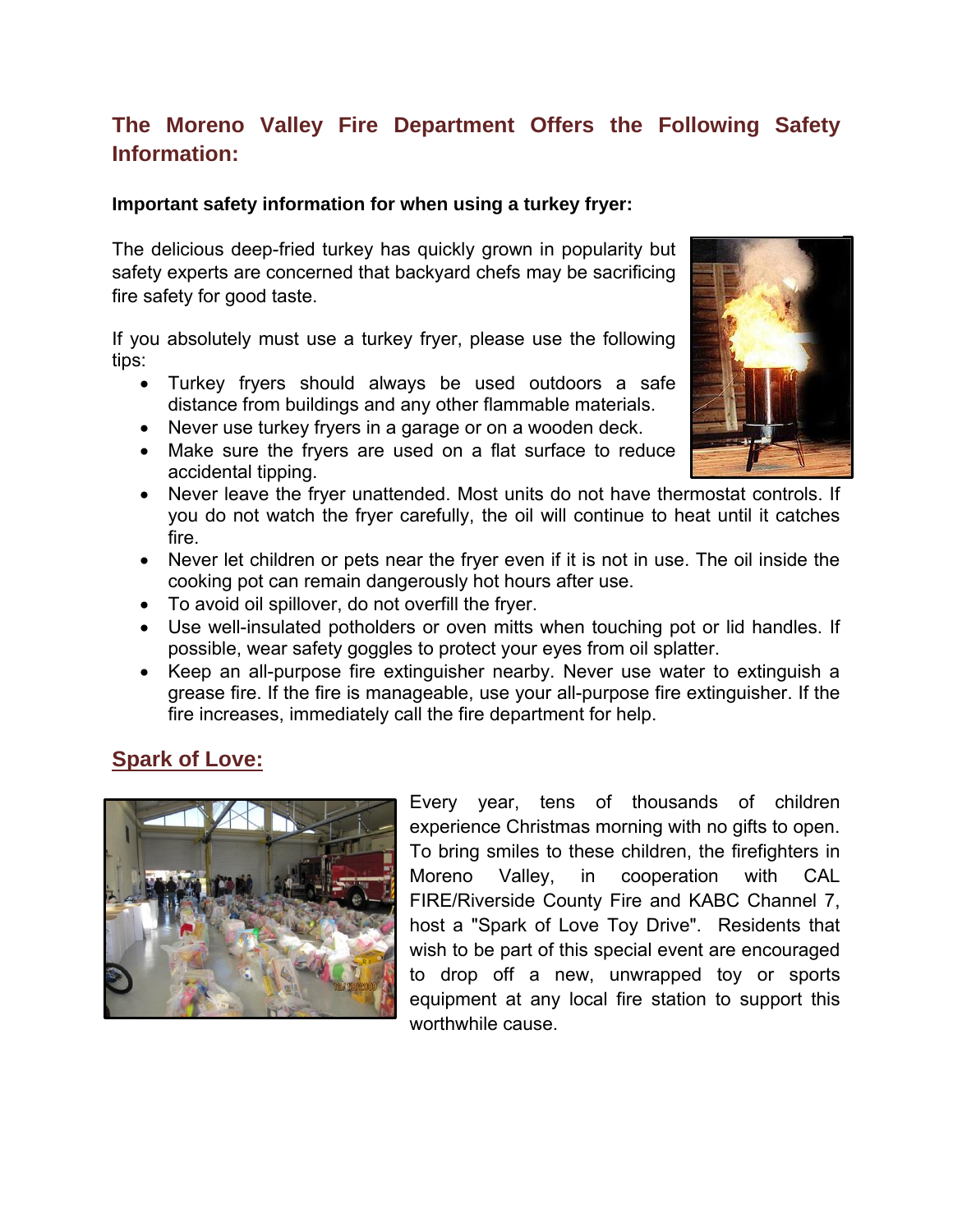With your support, children throughout Moreno Valley will receive a new toy this holiday season. Your donation to the "Spark of Love Toy Drive" will be accepted at any of the City's seven fire stations through December 24, 2015:

> Fire Station #2 Fire Station #65 24935 Hemlock Avenue 15111 Indian Avenue

Fire Station #6 Fire Station #91<br>22250 Eucalyptus Avenue 16110 Lasselle Street 22250 Eucalyptus Avenue

Fire Station #48 Fire Station #99

Fire Station #58 28040 Eucalyptus Avenue

10511 Village Road 13400 Morrison Street

For eligibility requirements to receive toys for a child in need, please contact the Moreno Valley Community Assistance Program at 951-485-7792. For any other questions regarding the "Spark of Love Toy Drive" call 951-486-6780.

## **The Moreno Valley Fire Department would like to offer important flood preparedness information:**

The Office of emergency Management would like to remind everyone floods are one of the most common hazards in Riverside County. They can cause injury, death property damage and even contaminate drinking water and cause electrical disruptions which can severely impact the City of Moreno Valley. All floods are not alike and can develop slowly over time but



can also progress very quickly in just a few minutes. Flash floods often have a dangerous wall of rapidly moving water that carries rocks, mud, debris and can sweep away anything in its path. Be aware of flood hazards no matter where you live, but especially if you live in low lying areas, near water or even near flood prone areas or intersections. Do not attempt to cross an area or intersection that appears to be flooded but rather find an alternate route of travel.

### **Before the Flood Warning or Watch**

Be prepared to respond to flooding by taking the following actions before the rains and flooding begin:

Assemble emergency supply kits for your home, workplace, and vehicle.